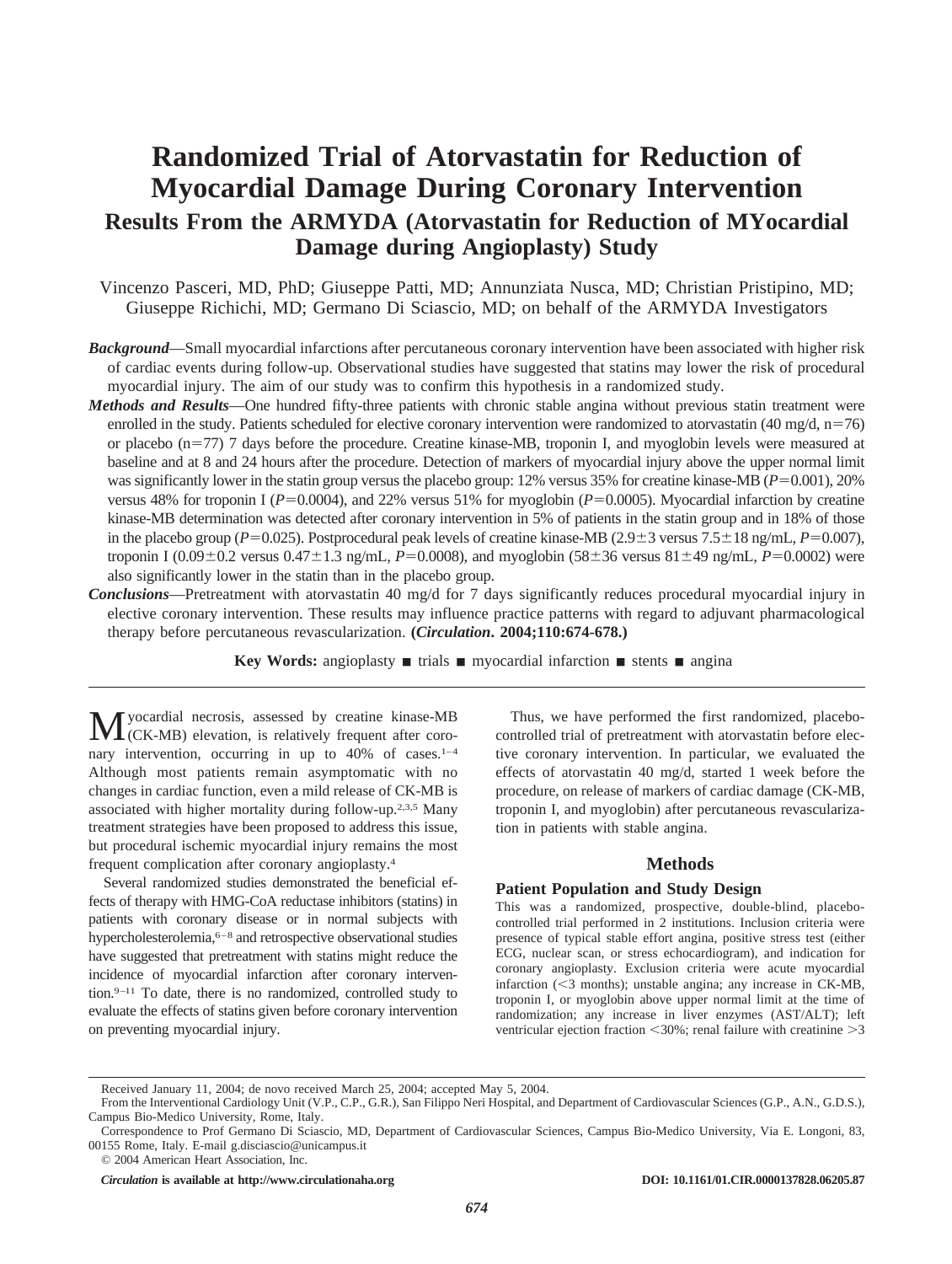mg/dL; history of liver or muscle disease; or previous treatment with statins. Patients undergoing current therapy with statins were also excluded. Between September 1, 2002, and March 1, 2004, a total of 912 patients underwent elective angioplasty for stable angina; 636 patients were excluded because of previous or current treatment with statins, 58 because of low ejection fraction, 39 because of contraindications to statin treatment (liver or muscle disease), and 26 because of renal failure. Thus, a total of 153 patients (age  $64 \pm 10$  years, 107 men) fulfilling the inclusion criteria were scheduled for elective coronary intervention and were included in the study; 77 patients were randomized to placebo and 76 to atorvastatin (40 mg/d) starting 7 days before the planned intervention. Patients were randomized independently of their lipid levels. According to our standard protocol, all patients without contraindications were pretreated with aspirin (100 mg/d) and ticlopidine 250 mg BID at least 3 days before the procedure or with clopidogrel 300 mg at least 6 hours before the procedure. All patients continued ticlopidine 250 mg BID or clopidogrel 75 mg/d for 1 month (6 months for patients treated with drug-eluting stents). Before intervention, patients received weightadjusted intravenous heparin with a target activated clotting time 300 seconds in the absence of glycoprotein IIb/IIIa inhibitor therapy and 200 to 300 seconds with glycoprotein IIb/IIIa, which was allowed at the operator's discretion.

Procedural success was defined as a reduction of stenosis to 30% residual narrowing. Blood samples were taken before and at 8 and 24 hours after the procedure to assay CK-MB (mass), troponin I (mass), and myoglobin; additional determinations were performed if any patient developed postprocedural symptoms suggestive of myocardial ischemia.

Measurements of CK-MB, troponin I, and myoglobin were obtained with the Access 2 Immunochemiluminometric assay (Beckman Coulter).12 The upper normal limits were defined as the 99th percentiles of the normal population, with a total imprecision of 10%, according to Joint European Society of Cardiology/American College of Cardiology guidelines.<sup>13</sup> Normal limits were  $\leq 4$  ng/mL for CK-MB,  $\leq 0.08$  ng/mL for troponin I, and 80 ng/mL for myoglobin. C-reactive protein levels were assessed before coronary intervention (1 week after randomization) and at 24 hours after the procedure in 98 patients (50 in the statin group and 48 in the placebo group). C-reactive protein was determined by the KRIPTOR ultrasensitive immunofluorescent assay (BRAHMS), with a detection limit of 0.06 mg/L. One-month clinical follow-up was obtained by office visit in all patients. Each patient gave informed consent to the study. The study was not supported by any external source of funding.

## **End Points**

The primary end point was occurrence of myocardial infarction, defined as a postprocedural increase of  $CK-MB \geq 2$  times above the upper normal limit, according to the consensus statement of the Joint European Society of Cardiology/American College of Cardiology Committee for the Redefinition of Myocardial Infarction.13 Secondary end points included (1) any postprocedural increase of other markers of myocardial injury (CK-MB, troponin I, and myoglobin) above upper normal limits; (2) mean peak values of CK-MB, troponin I, and myoglobin after intervention; and (3) occurrence of all major adverse cardiac events (death, myocardial infarction, or need for unplanned revascularization) from the time of the procedure until 1 month of follow-up.

#### **Statistical Analysis**

According to recent observational studies, previous treatment with statins can be associated with a reduction of periprocedural myocardial infarction of 50% to 90%.9 We expected an incidence of postprocedural CK-MB elevation of  $\approx 30\%$  in the placebo group and 10% in the treatment group. Thus, a sample size of 120 patients (with 60 in each group) would provide 80% power to detect a difference with an alpha (probability value) of 0.05. Continuous variables between groups were compared by *t* test for normally distributed values (age, left ventricular ejection fraction); otherwise, the Mann-Whitney *U* test was applied (in particular, for CK-MB, troponin I,

# **TABLE 1. Main Clinical Features in the Placebo and Atorvastatin Groups**

| Characteristic                             | Placebo<br>$(n=77)$ | Atorvastatin<br>$(n=76)$ | P    |
|--------------------------------------------|---------------------|--------------------------|------|
| Male sex, $n$ $(\%)$                       | 67 (87)             | 64 (82)                  | 0.53 |
| Age, y                                     | $65 + 10$           | $64 + 10$                | 0.68 |
| Diabetes mellitus, n (%)                   | 15 (19)             | 21(27)                   | 0.36 |
| Systemic hypertension, n (%)               | 56 (73)             | 58 (75)                  | 0.96 |
| Hypercholesterolemia, n (%)                | 32 (42)             | 32 (41)                  | 0.92 |
| Current smokers, n (%)                     | 15 (19)             | 23 (28)                  | 0.21 |
| Family history, n (%)                      | 9(12)               | 15 (19)                  | 0.28 |
| Previous myocardial infarction, n (%)      | 15 (19)             | 19 (24)                  | 0.59 |
| Previous coronary intervention, n (%)      | 8(10)               | 7(9)                     | 0.98 |
| Previous bypass surgery, n (%)             | 2(3)                | 6(8)                     | 0.14 |
| Left ventricular ejection fraction, %      | 54±7                | $54\pm8$                 | 0.69 |
| Multivessel coronary artery disease, n (%) | 15 (20)             | 15(20)                   | 0.87 |
| Blood creatinine, mg/dL                    | $1.1 \pm 0.2$       | $1.1 \pm 0.3$            | 0.84 |
| Aspirin, n (%)                             | 74 (96)             | 75 (96)                  | 0.65 |
| Ticlopidine/clopidogrel, n (%)             | 75 (97)             | 76 (97)                  | 0.50 |
| $\beta$ -Blockers, n (%)                   | 26 (34)             | 26 (33)                  | 0.91 |
| ACE inhibitors, n (%)                      | 47 (61)             | 47 (60)                  | 0.95 |

and myoglobin values). Proportions were compared by  $\chi^2$  test or Fisher's exact test when appropriate. ORs and 95% CIs assessing the risk of periprocedural myocardial infarction associated with different factors were assessed by multiple logistic regression, adjusted for age; sex; use of  $\beta$ -blockers, ACE inhibitors, or glycoprotein IIb/IIIa inhibitors; diabetes; dyslipidemia; systemic hypertension; type of lesion (A/B1 versus B2/C); multivessel intervention; stent length; use of direct stenting; duration of balloon inflations; and use of high pressure after dilation. A probability value  $\leq 0.05$  (2 tailed) was considered significant. Analysis was performed with GB-STAT version 6 software. Results are expressed as mean ± SD, unless otherwise specified.

# **Results**

# **Study Population**

Clinical and procedural variables in the atorvastatin and placebo groups are shown in Table 1 and Table 2, respectively. The 2 groups were similar with regard to age, sex, cardiovascular risk factors, clinical presentation (all patients had stable angina by study design), left ventricular function, renal function, and medical therapy at the time of the procedure. Coronary anatomy, lesion type, procedural characteristics (including total ischemia time), use of drug-eluting stents, diameter and length of implanted stents, and use of IIb/IIIa inhibitors were also similar. Procedural success was achieved in all patients of the placebo group and in all but 1 patient (99%) of the atorvastatin group (in 1 patient, a total chronic occlusion could not be crossed with the wire); no patient had no-reflow phenomenon or significant  $(\geq 2$  mm) side-branch closure during the procedure. There were no in-hospital major complications (death or need for urgent revascularization). An increase above the upper normal limit of liver enzymes (AST/ALT) was observed in 1 patient in the atorvastatin group on admission for coronary intervention. In this patient, the drug was then discontinued; however, all patients completed the 7-day pretreatment period with ator-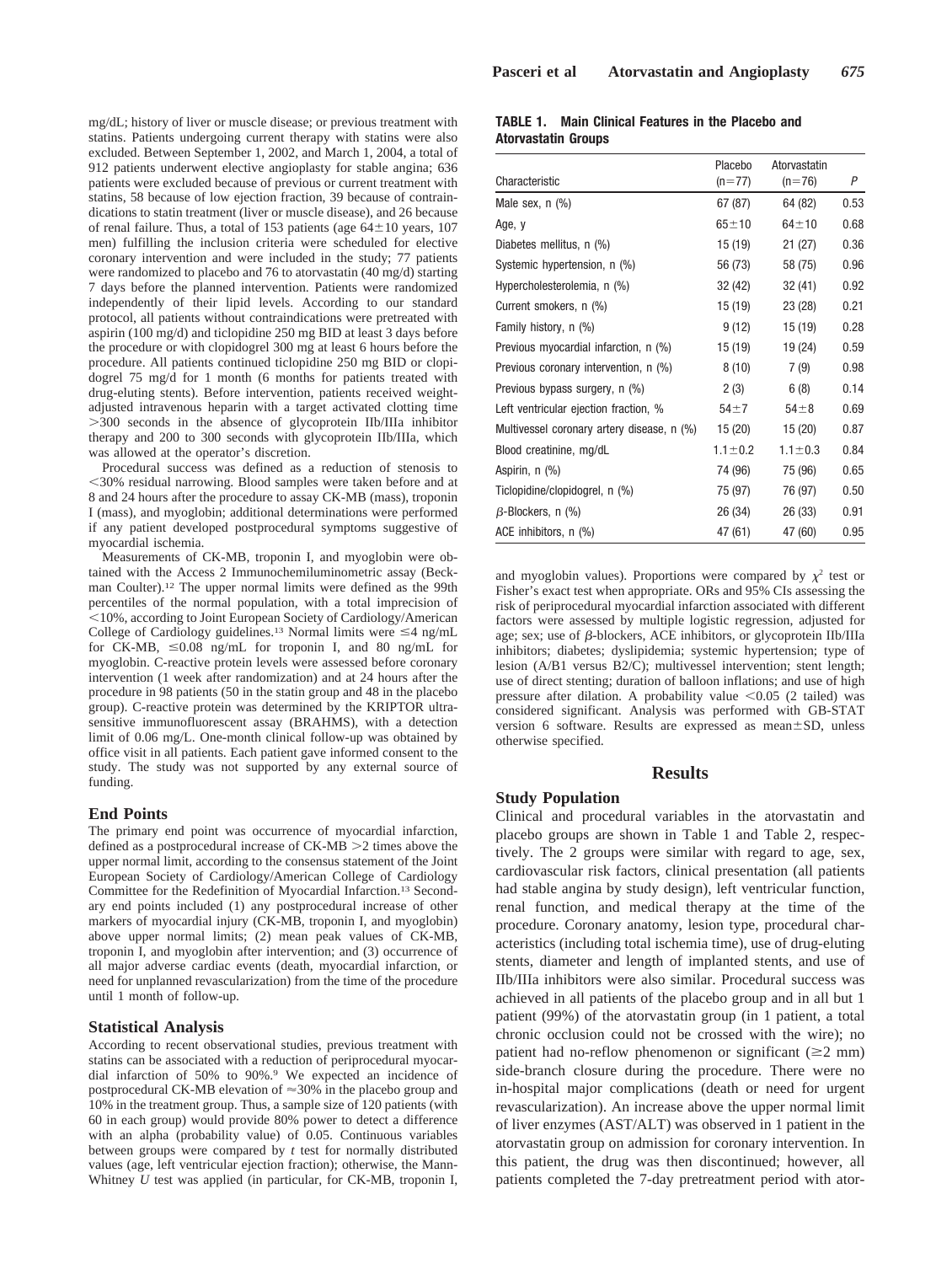| <b>TABLE 2. Procedural Features in the Placebo and</b> |  |  |  |
|--------------------------------------------------------|--|--|--|
| <b>Atorvastatin Groups</b>                             |  |  |  |

| Characteristic                                      | Placebo<br>$(n=77)$ | Atorvastatin<br>$(n=76)$ | P    |
|-----------------------------------------------------|---------------------|--------------------------|------|
| Vessel treated, n (%)                               |                     |                          |      |
| Left anterior descending                            | 39 (51)             | 41 (53)                  | 0.94 |
| Left circumflex                                     | 17 (22)             | 15 (19)                  | 0.81 |
| Right coronary artery                               | 20(26)              | 19 (24)                  | 0.96 |
| Saphenous vein grafts, n (%)                        | 1(1)                | 3(4)                     | 0.62 |
| Restenotic lesions, n (%)                           | 2(2)                | 3(4)                     | 0.99 |
| Lesion type $B2/C$ , n $(\%)$                       | 53 (69)             | 54 (69)                  | 0.91 |
| Chronic total occlusions $(>=3$ months),<br>$n$ (%) | 4(5)                | 5(6)                     | 0.98 |
| Multivessel intervention, n (%)                     | 9(12)               | 10(13)                   | 0.98 |
| Type of intervention, n (%)                         |                     |                          |      |
| <b>Balloon only</b>                                 | 1(1)                | 3(4)                     | 0.62 |
| <b>Stent</b>                                        | 73 (95)             | 72 (92)                  | 0.75 |
| Stent plus rotablator/atherectomy                   | 3(4)                | 3(4)                     | 0.63 |
| Bifurcations with kissing balloon                   | 6(8)                | 7(9)                     | 1    |
| No. of stents per patient                           | $1.36 \pm 0.7$      | $1.41 \pm 0.8$           | 0.63 |
| Stent diameter, mm                                  | $3.14 \pm 0.5$      | $3.16 \pm 0.33$          | 0.99 |
| Total stent length, mm                              | $20.7 \pm 10$       | $24.0 \pm 13$            | 0.12 |
| Use of drug-eluting stents, n (%)                   | 17 (22)             | 10(13)                   | 0.19 |
| Direct stenting, n (%)                              | 21(27)              | 18 (23)                  | 0.68 |
| No. of predilations                                 | $1.6 + 1.8$         | $2.0 \pm 2.2$            | 0.19 |
| Stent deployment pressure, atm                      | $13.5 \pm 2.3$      | $13.5 \pm 1.7$           | 0.77 |
| Duration of stent deployment, seconds               | $27 + 6$            | $29 + 6$                 | 0.12 |
| Total ischemia $>120$ seconds                       | 12 (16)             | 15 (19)                  | 0.67 |
| Use of postdilatation, $n$ (%)                      | 14 (18)             | 18 (23)                  | 0.58 |
| Use of Ilb/Illa inhibitors, n (%)                   | 12 (16)             | 19 (24)                  | 0.24 |

vastatin or placebo. After the procedure, all patients but the above-mentioned one were treated with atorvastatin (40 mg/d) irrespective of the initial randomization assignment. Lipid levels after 1-week treatment were not significantly different in the 2 groups. C-reactive protein levels at the time of the procedure were not significantly different in the 2 groups  $(2.6 \pm 2.2 \text{ mg/L in})$ the statin versus  $6.4 \pm 13.9$  mg/L in the placebo group,  $P=0.31$ ), although prevalence of patients with C-reactive protein  $>5$ mg/L after 1 week of treatment was significantly lower in the statin group (10% versus 23%,  $P=0.02$ ).

## **Markers of Myocardial Damage**

Myocardial infarction by CK-MB elevation  $>2$  times upper normal limit was detected after coronary intervention in 5% of patients in the statin group and in 18% of those in the placebo group  $(P=0.025)$ . An increase of CK-MB above the upper normal limit occurred in 35% of patients in the placebo group versus 12% in the atorvastatin group  $(P=0.001)$ ; similarly, there were significantly higher proportions of patients with increases in troponin I (48% versus  $20\%$ ,  $P=0.0004$ ) and myoglobin (51% versus  $22\%$ ,  $P=0.0005$ ). Distribution of CK-MB and troponin I levels in the 2 groups is shown in Figure 1. In the 2 groups, mean preprocedural levels of the 3 markers were similar (and all were within the normal limits), whereas after coronary



**Figure 1.** Incidence of postprocedural increase of CK-MB and troponin  $1 > 1$ , 2 to 5, and  $> 5$  times above upper normal limit (UNL).

intervention, peak values of all markers were significantly lower in patients treated with atorvastatin than in those given placebo: CK-MB  $2.9\pm3$  versus  $7.5\pm18$  ng/mL ( $P=0.007$ ), troponin I  $0.09 \pm 0.2$  versus  $0.47 \pm 1.3$  ng/mL ( $P = 0.0008$ ), and myoglobin  $58 \pm 36$  versus  $81 \pm 49$  ng/mL ( $P=0.0002$ ), respectively (Figure 2).

At 1-month clinical follow-up, there were no other cardiac events in the 2 groups; thus, the occurrence of the composite end point of death, myocardial infarction, and repeat revascularization at 1 month depended entirely on periprocedural myocardial infarction (5% versus 18% in statin versus placebo,  $P=0.025$ ).

Multivariate analysis (adjusted for age; sex; use of  $\beta$ -blockers, ACE inhibitors, or glycoprotein IIb/IIIa inhibitors; diabetes; dyslipidemia; systemic hypertension; type of lesion [A/B1 versus B2/C]; multivessel intervention; stent length; use of direct stenting; duration of balloon inflations; and use of high pressure after dilation) showed that pretreatment with atorvastatin significantly reduced the risk of periprocedural CK-MB release (OR 0.19, 95% CI 0.05 to 0.57); use of  $\beta$ -blockers, glycoprotein IIb/IIIa inhibitors, or ACE inhibitors was not associated with risk reduction (Figure 3).

## **Discussion**

This is the first randomized trial to demonstrate that pretreatment with atorvastatin decreases the incidence of myocardial injury during coronary intervention compared with placebo; indeed, atorvastatin significantly reduced release of all markers of myocardial damage after coronary intervention, including myoglobin, troponin I, and CK-MB. Several randomized trials have shown that statins have beneficial effects on the incidence of long-term cardiovascular events in subjects with hypercholester-



**Figure 2.** Peak values of CK-MB, troponin I, and myoglobin in statin vs placebo group. Data are mean±SEM.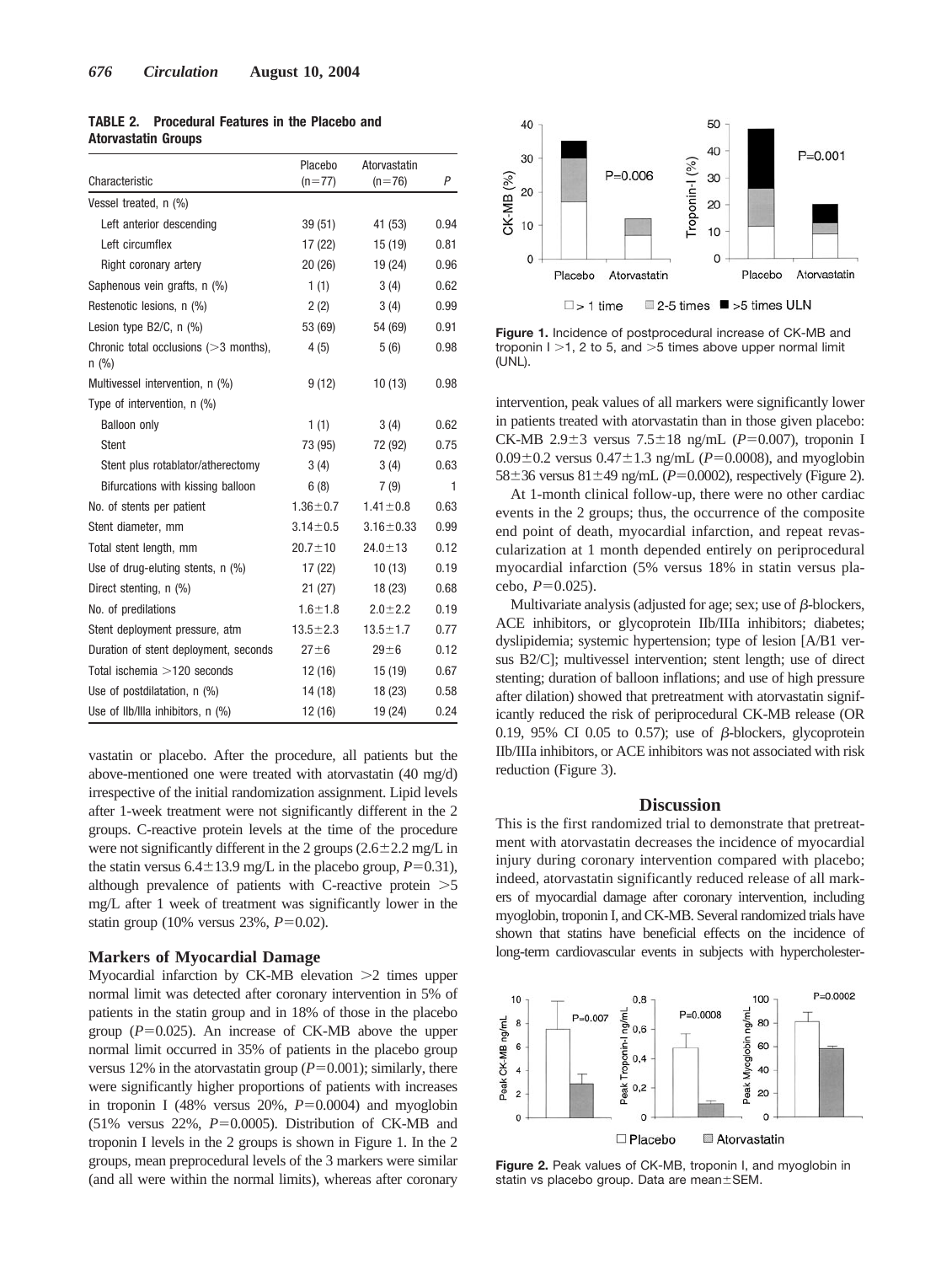

**Figure 3.** Results of multivariate analysis showing that pretreatment with atorvastatin significantly reduced risk of periprocedural myocardial infarction (OR 0.19, 95% CI 0.05 to 0.57). Use of  $\beta$ -blockers, glycoprotein IIb/IIIa inhibitors, or ACE inhibitors was not associated with risk reduction. MI indicates myocardial infarction.

emia, in patients with coronary disease, and in patients who underwent coronary intervention.<sup>6–8</sup> In the latter group, statin treatment was generally started immediately after angioplasty;8 in addition, those randomized studies were not specifically focused on the effect of statins on periprocedural myocardial injury. In the present study, patients were started on atorvastatin therapy 7 days before coronary intervention regardless of their cholesterol levels. Previous observational studies have shown that pretreatment with statins may be associated with a reduction in myocardial infarction after coronary intervention;9,10,14 these retrospective, nonrandomized studies have included large numbers of patients, treated with different types of statins, with variable doses and with long (and largely unknown) duration of previous treatment. Conversely, the present study used a fixed dose of statin for a short time (atorvastatin 40 mg/d for 1 week) in a randomized fashion, and in multivariate analysis, this was the only factor that influenced reduction of periprocedural myocardial injury.

The present study included only patients with stable angina undergoing elective procedures and without previous treatment with statins. These strict inclusion criteria did exclude most high-risk patients, and it is possible that the benefit of statins may be even higher in high-risk populations (particularly in patients with unstable coronary syndromes), as suggested by a randomized trial evaluating high-dose atorvastatin started during acute coronary syndromes.15 The proportion of patients treated with IIb/IIIa antagonists was relatively low compared with standard practice in the United States; this reflects the elective nature of the procedures performed in patients with stable angina, as well as European practice patterns. However, the benefit of pretreatment with atorvastatin was similar in patients with and without IIb/IIIa inhibitor therapy. Moreover, all patients were pretreated with ticlopidine/clopidogrel, which confirms the benefit of statins in addition to the best current therapy. Multivariate analysis also confirmed that this benefit was independent of possible confounding factors and of other drug treatments, with an average risk reduction of 80%.

Asymptomatic myocardial injury, assessed by postprocedural CK-MB elevation, is frequent during coronary intervention, occurring in 10% to 40% of cases.<sup>1-3</sup> In the large majority of cases, only a small release of markers of myocardial necrosis can be detected, without ECG changes or impairment of cardiac function.4 However, even small CK-MB releases are an expression of a true infarction, as assessed by contrast-enhanced MRI,16 and may be associated with higher mortality during follow-up.5 Treatments proposed to prevent myocardial injury during coronary intervention include nitrate infusion,<sup>17</sup> intracoronary  $\beta$ -blockers,<sup>18</sup> IIb/IIIa inhibitors,19 and adenosine,20 but none of those (apart from the use of IIb/IIIa inhibitors) has changed current practice.

A controversial issue is the threshold at which a CK-MB elevation is associated with increased risk of adverse events. Most studies have found a good correlation between the degree of CK-MB elevation and mortality risk, with higher risk for patients with  $CK-MB > 5$  times above the upper normal limit.2,3,11 A recent meta-analysis, pooling data from 23 230 patients, showed that any increase of CK-MB above normal limits is associated with increased mortality.5 In particular, an elevation of CK-MB of only 1 to 3 times was associated with an excess mortality of 1.7% at 1 year; the excess mortality was 2.8% for CK-MB 3 to 5 times above the upper limit of normal and  $7.4\%$  for an increase  $>5$  times above the upper normal limit.<sup>5</sup> Similar results were obtained in a recent observational study on 8409 consecutive patients.11 According to these data, an absolute reduction of 20% of CK-MB release, as observed in the present study, would translate into 6 lives saved per 1000 patients treated in 1 year. Although the association between CK-MB elevation and long-term mortality has been established, it remains to be demonstrated that preventing periprocedural necrosis would also correlate to a long-term mortality benefit. In previous observational studies, however, the benefit of statin pretreatment on periprocedural necrosis was primarily expressed as a long-term mortality reduction up to 30 months.<sup>9,10</sup>

Troponin I has better sensitivity for myocardial damage than CK-MB and troponin T.21 Although the clinical significance of troponin I release after coronary intervention has been less extensively studied, observational studies have found a correlation between troponin I release and in-hospital adverse events,22,23 whereas a normal troponin I level after coronary intervention virtually excludes the risk of in-hospital complications.22 Furthermore, a recent study found that troponin I elevation was an independent predictor of major cardiac events at 1-year follow-up, particularly the need for repeat revascularization.24 Thus, the effect of atorvastatin on troponin I release may be associated with significant clinical benefits. Finally, the protective effect of atorvastatin on myocardial injury, observed in the present study, is confirmed by the significant reduction of all 3 markers, including myoglobin.

The mechanisms underlying the beneficial effects of atorvastatin are not completely clear. A previous observational study has suggested that the antiinflammatory effect of statins may play a role, showing that the benefit was higher in patients with high C-reactive protein.14 Statins have important antiinflammatory effects in vitro<sup>25</sup> and in vivo,<sup>26</sup> and inflammatory status before angioplasty is associated with higher risk of periprocedural myocardial necrosis14 and adverse cardiac events during follow-up.27,28 The antiinflammatory effect of statins might contribute to reduce myocardial necrosis due to microembolization during coronary intervention;